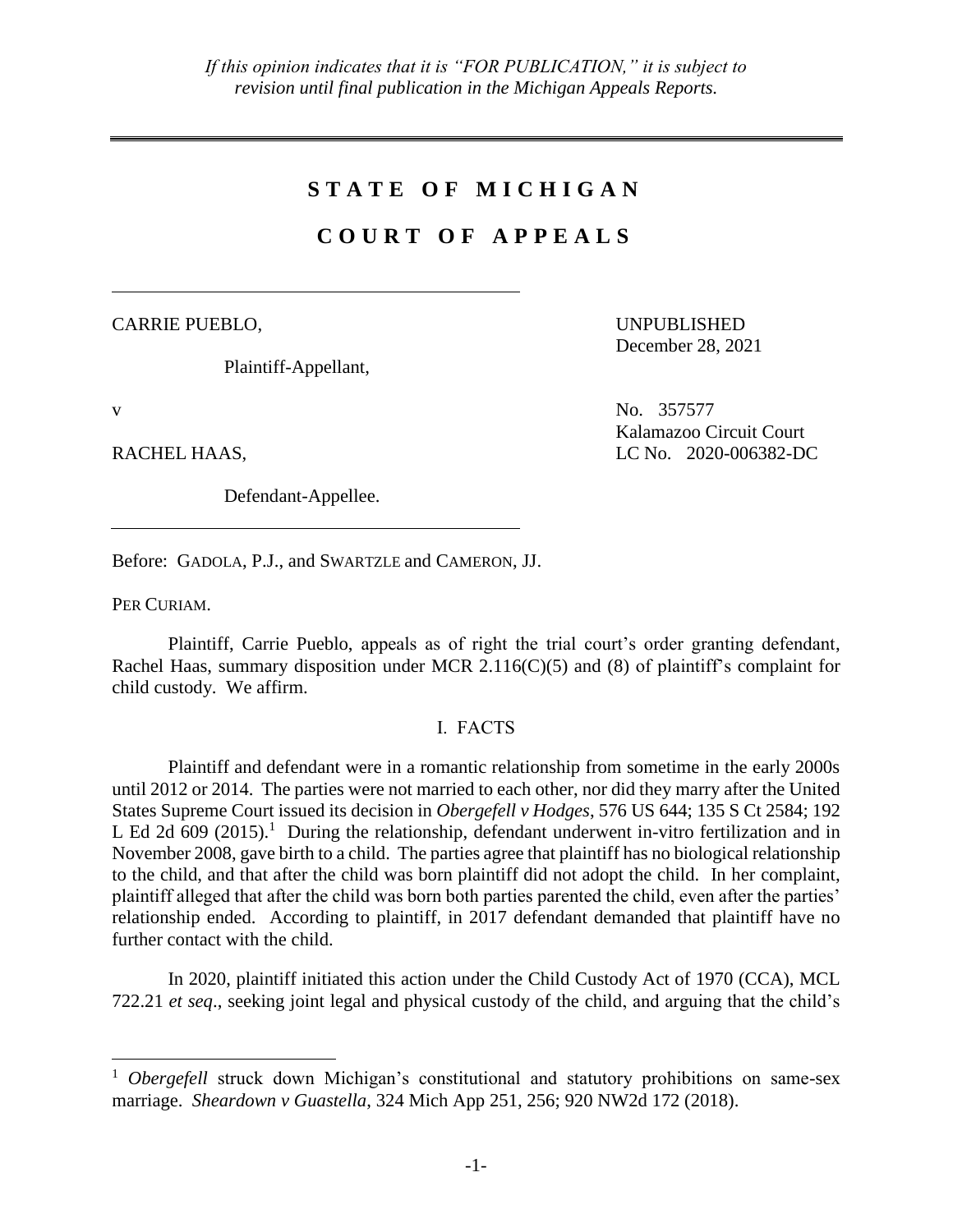best interests were supported by the parties sharing custody. In her answer to the complaint, defendant asserted that plaintiff lacked standing to seek custody of the child under the CCA because she had neither a biological nor adoptive relationship with the child. Defendant thereafter moved for summary disposition of plaintiff's complaint under MCR 2.116(C)(5) and (8), asserting that plaintiff lacked standing to seek custody of the child and also had failed to state a claim upon which relief could be granted.

After a hearing, the trial court granted defendant's motion and dismissed plaintiff's complaint without prejudice. Defendant moved for reconsideration, contending that she was entitled to have plaintiff's complaint dismissed with prejudice. Upon reconsideration, the trial court agreed and entered an order dismissing plaintiff's complaint with prejudice. Thereafter, plaintiff moved for reconsideration, contending that this Court's then newly-released opinion in *LeFever v Matthews*, \_\_\_ Mich App \_\_\_; \_\_\_ NW2d \_\_\_ (2021) (Docket No. 353106), dictated a finding that plaintiff had standing to bring the custody action. The trial court disagreed, finding *LeFever* to be factually distinct and concluding accordingly that it had not palpably erred by granting defendant summary disposition of plaintiff's claim. Plaintiff now appeals.

#### II. DISCUSSION

#### A. STANDARD OF REVIEW

We review de novo a trial court's decision to grant or deny a motion for summary disposition. *El-Khalil v Oakwood Healthcare, Inc*, 504 Mich 152, 159; 934 NW2d 665 (2019). A motion for summary disposition under MCR 2.116(C)(5) is properly granted when "[t]he party asserting the claim lacks the legal capacity to sue."<sup>2</sup> When reviewing a motion under MCR  $2.116(C)(5)$ , this Court considers the pleadings, depositions, admissions, affidavits, and other

 $\overline{a}$ 

<sup>2</sup> We note that standing and legal capacity to sue are distinct concepts. See *Flint Cold Storage v Dep't of Treasury*, 285 Mich App 483, 502; 776 NW2d 387 (2009), citing *Michigan Chiropractic Council v Comm'r of Office of Fin and Ins Servs*, 475 Mich 363, 374 n 25; 716 NW2d 561 (2006) (opinion by YOUNG, J.) (admonishing Michigan courts not to conflate the two concepts for purposes of motions under MCR 2.116(C)(5)), overruled on other grounds by *Lansing Schs Educ Ass'n v Lansing Bd of Educ*, 487 Mich 349, 352, 371 & n 18; 792 NW2d 686 (2010). Standing generally is the plaintiff's right initially to invoke the power of the trial court to adjudicate a claimed injury. *Federated Ins Co v Oakland Co Rd Comm*, 475 Mich 286, 290; 715 NW2d 846 (2006). Capacity to sue refers to the absence of a legal barrier, such as infancy or mental incompetency, which deprives a party of the right to bring an action. *Moorhouse v Ambassador Ins Co, Inc*, 147 Mich App 412, 419 n 1; 383 NW2d 219 (1985). This Court has observed that because standing and legal capacity to sue are distinct concepts, a challenge to standing is more appropriately considered under MCR 2.116(C)(8) or (10). See *Le Gassick v Univ of Mich Regents*, 330 Mich App 487, 494 n 2; 948 NW2d 452 (2019). Nonetheless, MCR 2.116(C)(5) often is identified as the appropriate subrule of MCR 2.116(C) under which a party may assert that a plaintiff lacks standing. See *Miller v Chapman Contracting*, 477 Mich 102, 104; 730 NW2d 462 (2007); see also *Pontiac Police & Fire Retiree v Pontiac No. 2*, 309 Mich App 611, 619; 873 NW2d 783 (2015). We may, of course, review an issue under an appropriate subrule regardless of the subrule under which the trial court granted summary disposition.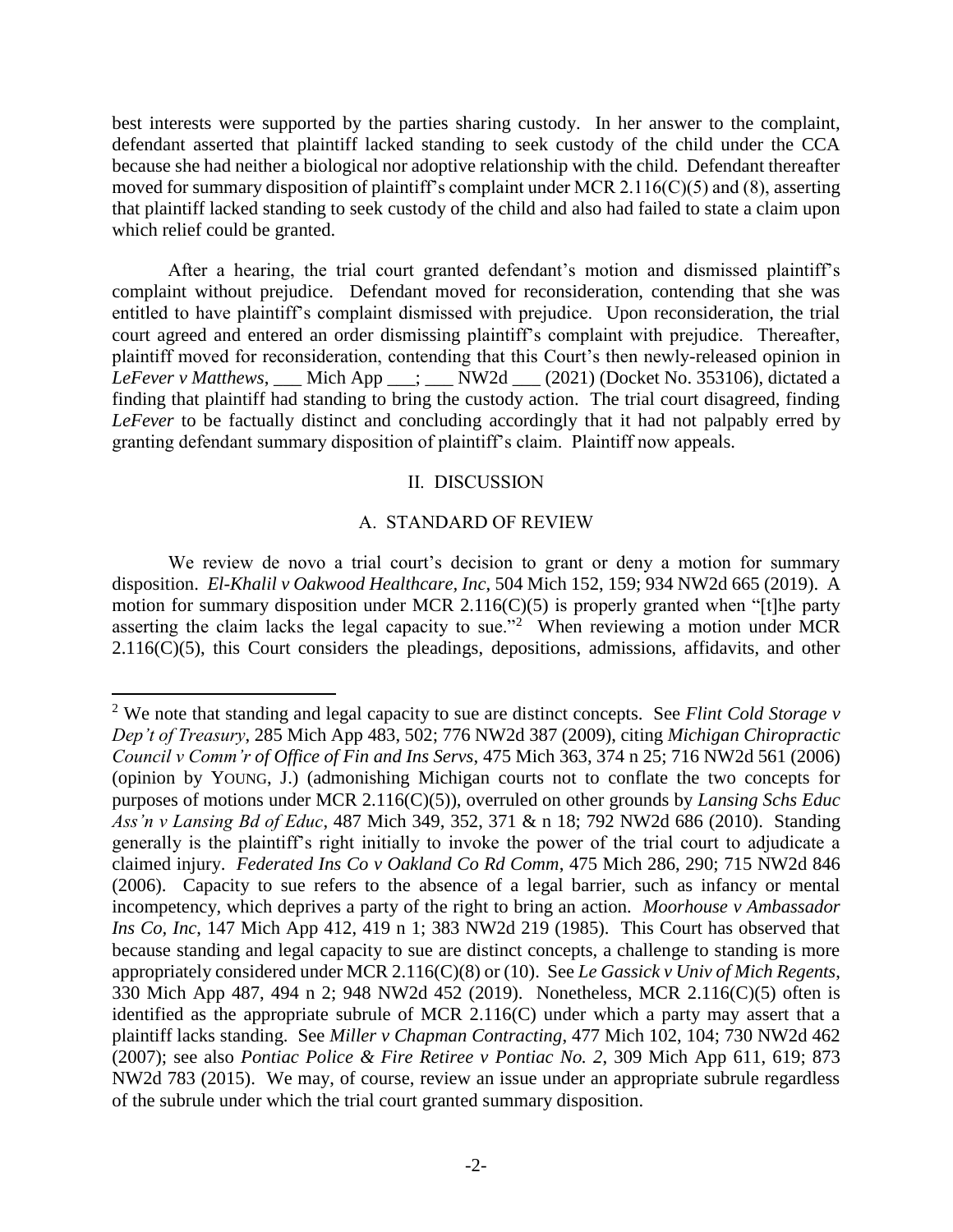documentary evidence submitted by the parties. *UAW v Central Mich Univ Trustees*, 295 Mich App 486, 493; 815 NW2d 132 (2012). A motion for summary disposition under MCR 2.116(C)(8) tests the legal sufficiency of the complaint. *El-Khalil*, 504 Mich at 159. When reviewing a motion for summary disposition under MCR 2.116( $C(8)$ , we accept all well-pleaded factual allegations as true and construe them in the light most favorable to the non-moving party. *Id*. at 160. A motion for summary disposition is properly granted under MCR 2.116(C)(8) when, considering the pleadings alone, the claims alleged are clearly unenforceable as a matter of law and no factual development could justify recovery. *Id*.

Whether a party has standing is a legal question that we review de novo. *Barclae v Zarb*, 300 Mich App 455, 467; 834 NW2d 100 (2013). Similarly, whether a party has sufficient basis to assert parental rights under the equitable-parent doctrine is a question of law that we review de novo. *Lake v Putnam*, 316 Mich App 247, 250; 894 NW2d 62 (2016). We also review de novo questions of statutory interpretation and constitutional questions. *LeFever*, \_\_\_ Mich App at \_\_\_; slip op at 3. We review a trial court's decision to grant or deny reconsideration for an abuse of discretion, which occurs when the trial court's decision falls outside the range of reasonable and principled outcomes. *Sanders v McLaren-Macomb*, 323 Mich App 254, 264; 916 NW2d 305 (2018). We also observe that with regard to the resolution of a child custody dispute under the CCA, "all orders and judgments of the circuit court shall be affirmed on appeal unless the trial judge made findings of fact against the great weight of evidence or committed a palpable abuse of discretion or a clear legal error on a major issue." MCL 722.28; *Lake*, 316 Mich App at 250.

## B. STANDING

Plaintiff contends that the trial court erred by granting defendant summary disposition of plaintiff's custody claim on the basis that plaintiff lacks standing to seek custody because she is not a parent of the child. Plaintiff argues that she has standing to seek custody under the CCA because the parties were "equitably married" at the time the child was conceived and born, and she therefore is the child's "natural father." Plaintiff thus urges that we extend the existing equitable-parent doctrine to create a new legal concept of "equitable marriage." We decline to extend existing law in that manner.

Generally, the term "standing" refers to the plaintiff's right initially to invoke the power of the trial court to adjudicate a claimed injury. *Federated Ins Co v Oakland Co Rd Comm*, 475 Mich 286, 290; 715 NW2d 846 (2006). A party generally has standing if the party has a real interest in the cause of action or the subject matter of the cause of action. *Lake*, 316 Mich App at 250. In the context of child custody, however, the concept of standing is less broad when considering disputes involving a party other than a parent. *Id*.

In Michigan, the CCA governs custody, parenting time, and child support issues for minor children; it is the exclusive means by which to pursue child custody rights. MCL 722.24(1); *LeFever*, Mich App at ; slip op at 3. The CCA is equitable in nature and is to be liberally construed. MCL 722.26(1). The CCA provides the following parental presumption:

If a child custody dispute is between the parents, between agencies, or between third persons, the best interests of the child control. If the child custody dispute is between the parent or parents and an agency or a third person, the court shall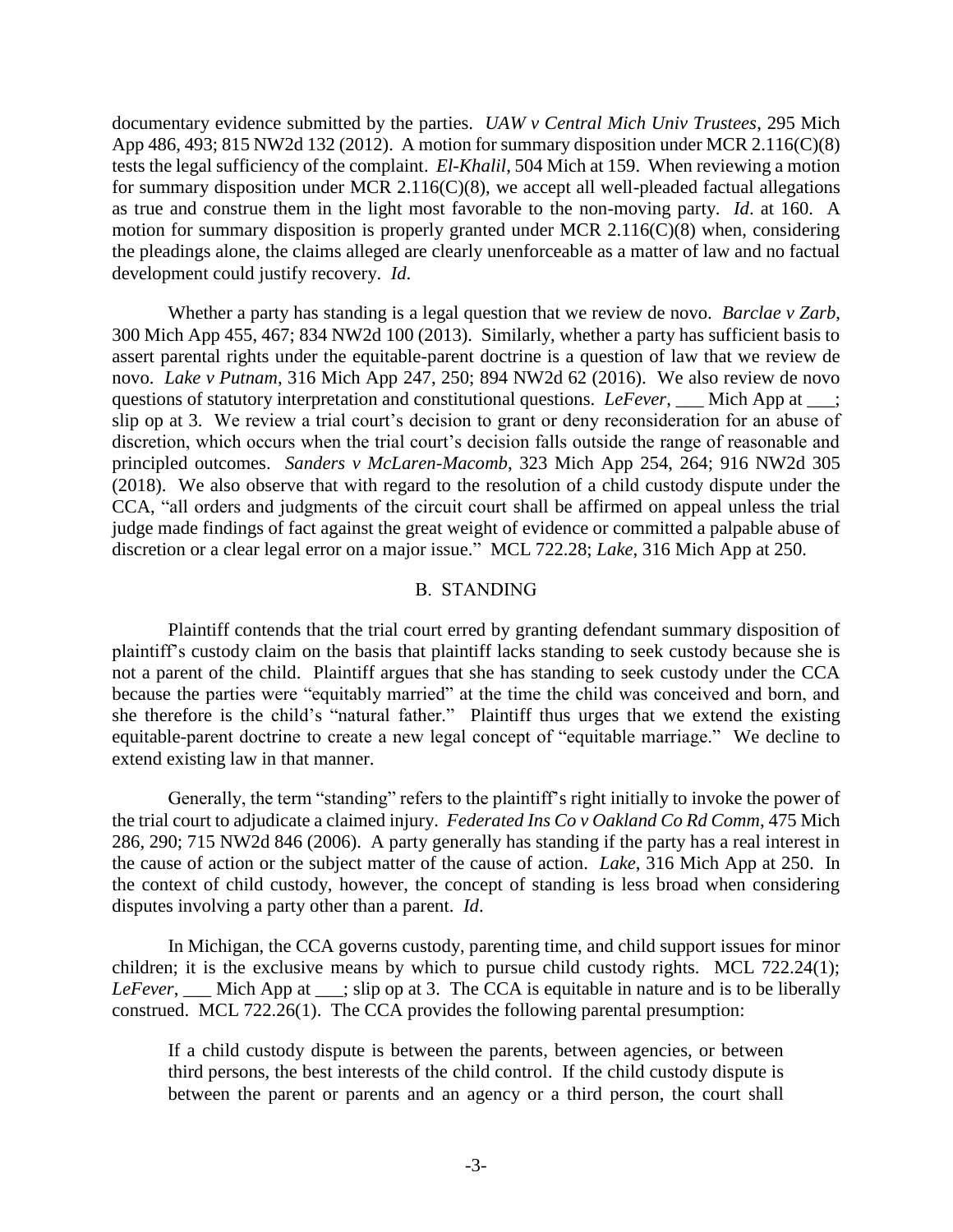presume that the best interests of the child are served by awarding custody to the parent or parents, unless the contrary is established by clear and convincing evidence. [MCL 722.25(1).]

The CCA defines "parent" as "the natural or adoptive parent of a child." MCL 722.22(i). The CCA does not define "natural parent," but this Court has defined that term as meaning that the person is a parent related to the child by "blood" rather than by adoption. See *Stankevich v Milliron (On Remand)*, 313 Mich App 233, 236; 882 NW2d 194 (2015). More recently, this Court has expanded the meaning of natural parent as used in the statute to include a parent related to the child "by birth," regardless of a genetic connection. See *LeFever*, Mich App at ; slip op at 4 (including in the definition of natural parent a woman who gives birth to a child as a surrogate).

In addition, a person may also be deemed a natural parent under the equitable-parent doctrine. Under the equitable-parent doctrine, a husband who is not the biological father of a child born or conceived during wedlock nevertheless may be considered that child's natural father if (1) the husband and the child mutually acknowledge their father-child relationship, or the child's mother cooperated in the development of that father-child relationship before the divorce proceedings commenced, (2) the husband expresses a desire to have parental rights to the child, and (3) the husband is willing to accept the responsibility of paying child support. *Van v Zahorik*, 460 Mich 320, 330; 597 NW2d 15 (1999). Our Supreme Court in *Van*, however, specifically declined to extend the equitable-parent doctrine outside the context of marriage. *Id*. at 331.

The CCA defines a "third person" as "an individual other than a parent." MCL 722.22(k). Under the CCA, a third person "does not have standing by virtue of the fact that he or she resides with the child and has a 'personal stake' in the outcome of the litigation." *Bowie v Arder*, 441 Mich 23, 42-43; 490 NW2d 568 (1992); see also *Lake*, 316 Mich App at 250-251. Further, a third person may not "create a custody dispute by simply filing a complaint in circuit court alleging that giving legal custody to the third party is in the child's best interests." *In re Anjoski*, 283 Mich App 41, 51; 770 NW2d 1 (2009) (quotation marks and citation omitted). The CCA limits the standing of a third person to bring a custody action to guardians or limited guardians under certain circumstances, MCL 722.26b, and to a third person when (1) the minor child's biological parents were never married to each other, (2) the parent who has custody of the child dies or is missing and the other parent does not have legal custody of the child, and (3) the third person seeking custody is related to the child "within the fifth degree by marriage, blood, or adoption." MCL 722.26c(1)(b); *Lake*, 316 Mich App at 251. Thus, if plaintiff in this case is not a parent, she is a third person who was obligated to satisfy the requirements of either MCL 722.26b or MCL 722.26c(1)(b) to demonstrate standing to initiate this custody action. See *Lake*, 316 Mich App at 251.

We conclude that plaintiff in this case is not a parent of the child. In *Lake*, the parties were in a romantic relationship for several years, during which the defendant underwent artificial insemination and gave birth to a child. After the parties' relationship ended, the defendant denied the plaintiff parenting time with the child and the plaintiff initiated a custody action. The defendant sought summary disposition on the basis that the plaintiff was an unrelated third person who lacked standing under the CCA to seek parenting time. The trial court denied the motion. This Court reversed the trial court's decision and determined that the plaintiff lacked standing. Relying in part on *Van*, this Court explained: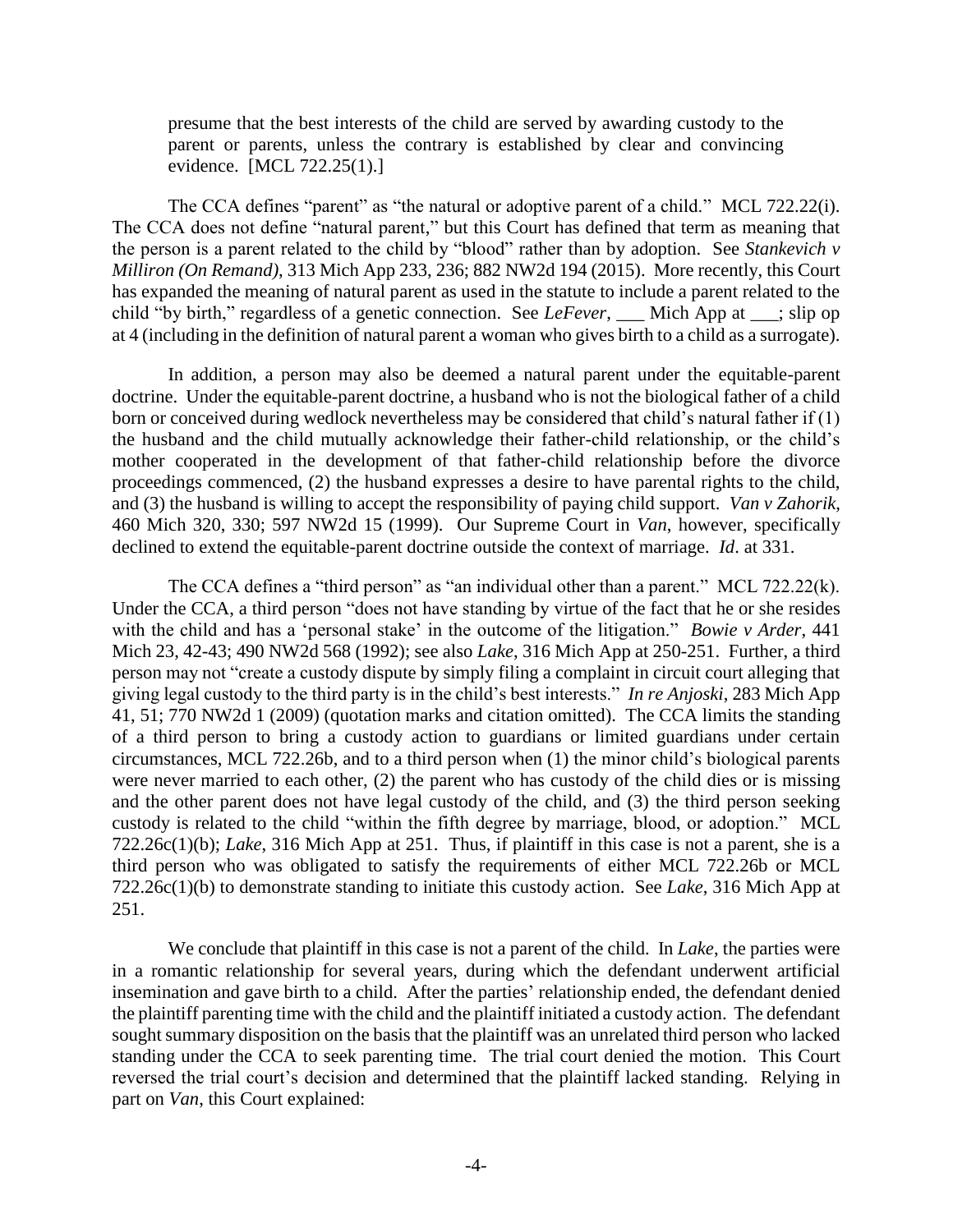On appeal, plaintiff argues that "she has standing to bring this suit" because she "asserts a right to custody and parenting time . . . under Michigan's equitableparent doctrine." Under the equitable-parent doctrine, a husband who is not the biological father of a child born or conceived during wedlock may, nevertheless, be considered that child's natural father if three requirements are satisfied: (1) the husband and the child must mutually acknowledge their father-child relationship, or the child's mother must have cooperated in the development of that father-child relationship before the divorce proceedings commenced, (2) the husband must express a desire to have parental rights to the child, and (3) the husband must be willing to accept the responsibility of paying child support. *Van v Zahorik*, 460 Mich 320, 330; 597 NW2d 15 (1999); *Atkinson v Atkinson*, 160 Mich App 601, 608-609; 408 NW2d 516 (1987). "Once it is determined that a party is an equitable parent, that party becomes endowed with both the rights and responsibilities of a parent." *York v Morofsky*, 225 Mich App 333, 337; 571 NW2d 524 (1997). Plaintiff claims that because she satisfies the three requirements in *Van* and *Atkinson*, she is the child's equitable parent. She is incorrect.

While plaintiff claims that she satisfies all requirements under the equitableparent doctrine, she ignores one crucial, and dispositive, requirement for the equitable-parent doctrine to apply—*the child must be born in wedlock*. *Van*, 460 Mich at 330 (stating that the equitable-parent doctrine applies only "to a child born or conceived during the marriage"). The child at issue in this case was not born or conceived during a marriage. In fact, it is undisputed that the parties were never married. Therefore, the equitable-parent doctrine does not apply. [*Lake*, 316 Mich App at 252.]

Thus, Michigan's equitable-parent doctrine applies only to married couples. *Id*. at 254. In this case, as in *Lake*, because the parties were never married, plaintiff's argument that she is an equitable parent fails. See *Lake*, 316 Mich App at 250-253.

Plaintiff argues, however, that she has standing under the "elastic definition" of natural parent adopted by this Court in *LeFever*. In *LeFever*, the parties were in a domestic relationship during which they decided to have children together using plaintiff's eggs, fertilized by a sperm donor, and implanted in defendant's womb, which resulted in the defendant giving birth to twins. The parties separated in 2014, but continued jointly to parent the children. In 2016, the defendant experienced serious health concerns, and the plaintiff became the twins' primary caretaker until a custody dispute arose in 2018. *Id*. at \_\_\_; slip op at 1-2. The plaintiff initiated a custody action asserting that she was the "natural parent" of the children because she was genetically related to the children while the defendant had been only a gestational surrogate. The trial court awarded plaintiff sole legal and physical custody of the children, finding that the defendant had not established a biological relationship to the children. On appeal, this Court determined that the defendant was a natural parent because, despite lacking a genetic connection to the twins, she was related to them by virtue of having given birth to them. *Id*. at \_\_\_; slip op at 4. In other words, the defendant in *LeFever* did not demonstrate that she was a natural parent under the equitableparent doctrine; rather, the defendant was determined to be a natural parent of the twins by virtue of her own physical relationship to the children because she had given birth to them.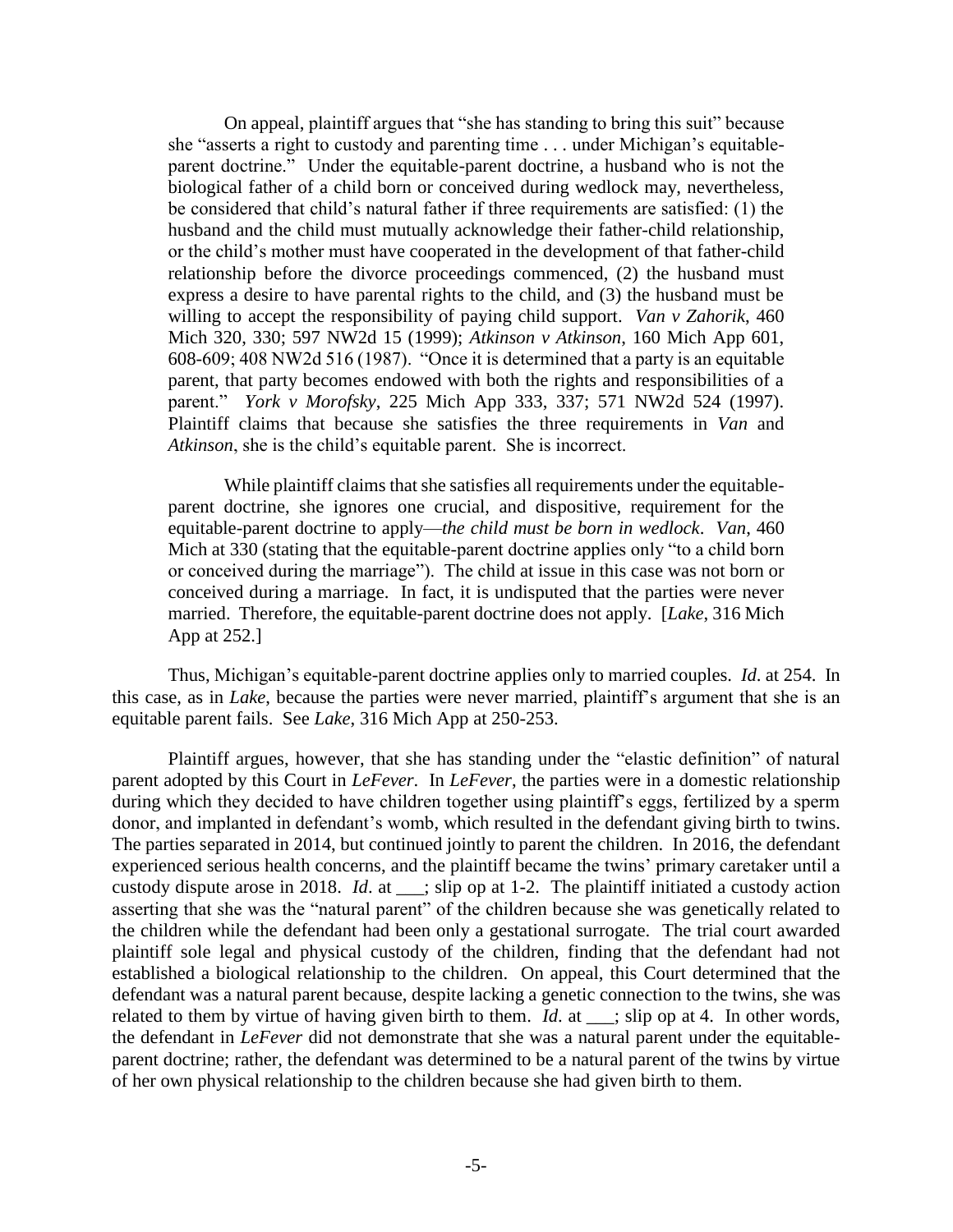Plaintiff here argues that the facts of this case mirror those of *LeFever*. In *LeFever*, however, unlike this case, although the twins were the product of the plaintiff's eggs and donor sperm, the defendant gave birth to the twins, which this Court equated with the physical connection of being a parent by virtue of genetic relationship. Here, plaintiff lacks the physical connection to the child that this Court in *LeFever* found determinative to being a natural parent. Nor is plaintiff an adoptive parent of the child. Because plaintiff is not related to the child genetically or by birth, she could only be determined to be a parent if under the equitable-parent doctrine she met the requirements for being a natural parent.

As discussed, a person is only a natural parent under the equitable-parent doctrine if he or she was married to the child's mother at the time of the child's conception or birth, and the other requirements of the doctrine are met. Relying upon the reasoning of the concurring opinion in *Lake*, however, plaintiff asserts that the parties were "equitably married" because, although at the time of their relationship same-sex marriages were not permitted under Michigan law, the fact that the parties participated in a commitment ceremony in 2007 demonstrates that the parties would have married had they been permitted to do so in Michigan. But in contrast to the view advocated by the concurring opinion in *Lake*, the majority opinion in that case declined to extend the equitable-parent doctrine by imposing the status of marriage upon a couple who had never married. This Court explained:

[I]t is undisputed that the parties were never married. Therefore, the equitableparent doctrine does not apply. Had the parties married in another jurisdiction, for example, our conclusion might be different. See, e.g., *Stankevich v Milliron (On Remand)*, 313 Mich App 233, 240-241; 882 NW2d 194 (2015). While we acknowledge that the issue presented in this case is complex, we simply do not believe it is within courts' discretion to, at the request of one party and in light of the United States Supreme Court decision in *Obergefell v Hodges*, 576 US \_\_\_; 135 S Ct 2584; 192 L Ed 2d 609 (2015), retroactively transform an unmarried couple's past relationship into marriage for the purpose of custody proceedings. Stated differently, it is, in our view, improper for a court to impose, several years later, a marriage on a same-sex unmarried couple simply because one party desires that we do so. [*Lake*, 316 Mich App at 252-253.]

Here, because plaintiff was not married to defendant, she cannot achieve the status of natural parent under the equitable-parent doctrine. Plaintiff thus is a third person under the CCA with respect to the child. Because plaintiff has not established the requisite factors for standing under MCL 722.26b or MCL 722.26 $c(1)(b)$ , plaintiff is not entitled as a third person to initiate this custody action. See *Lake*, 316 Mich App at 251. The trial court therefore did not err by granting defendant summary disposition of plaintiff's complaint.

## C. DUE PROCESS/EQUAL PROTECTION

Plaintiff also contends that the trial court's dismissal of her complaint violates her constitutional right to due process and equal protection. Plaintiff argues that the trial court failed to recognize her as the child's natural parent because of the procreation method used to conceive the child, thereby failing to protect her constitutional right to custody and parenting time. We disagree.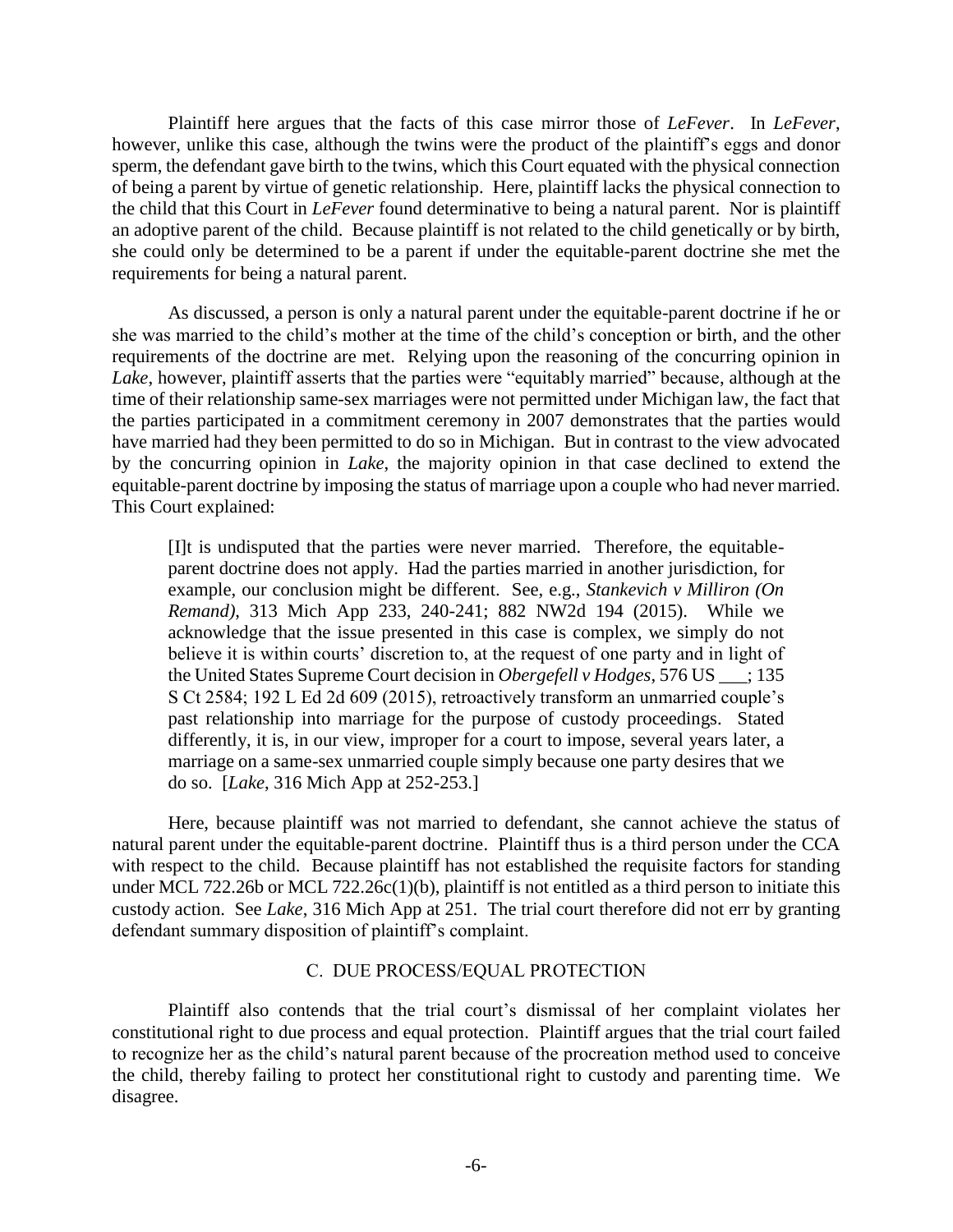"The Fourteenth Amendment of the United States Constitution provides that '[n]o State shall . . . deprive any person of life, liberty, or property, without due process of law; nor deny to any person within its jurisdiction the equal protection of the laws.' " *In re Sanders*, 495 Mich 394, 409; 852 NW2d 524 (2014), quoting US Const, Am XIV, § 1 (alteration in *Sanders*.). "The Due Process Clause requires, procedurally, 'notice and a meaningful opportunity to be heard before an impartial decision-maker,' . . . and substantively, 'the statute need only be rationally related to a legitimate government interest.' " *Lake*, 316 Mich App at 254-255 (citations omitted). "The Equal Protection Clause requires that all persons similarly situated be treated alike under the law." *Shepherd Montessori Ctr Milan v Ann Arbor Charter Twp*, 486 Mich 311, 318; 783 NW2d 695 (2010). Michigan's equal-protection provision is treated as coextensive with the Equal Protection Clause of the federal Constitution. *Id*.

On appeal, plaintiff refers to the rights to procreate and to maintain relationships between children and parents, briefly mentioning gender, sexual orientation, and the use of artificial insemination. Plaintiff does not explicitly argue, however, that she was denied equal protection or due process on the basis of sex, gender, or sexual orientation, and does not establish that she was treated differently than a heterosexual person or homosexual male would be under the same circumstances. Rather, plaintiff asserts that the trial court's decision violates her right to procreate in the manner she chooses by failing to ensure her right to co-parent a child born to her partner during a non-marital relationship, who is not biologically related to plaintiff, and whom plaintiff has not adopted. Plaintiff's argument lacks merit, however. The trial court did not dismiss plaintiff's complaint because of the method the parties used to become pregnant; the trial court dismissed the complaint because plaintiff lacked standing to seek custody of the child, being neither a natural nor adoptive parent of the child under the CCA. The trial court reasoned that the parties were never married, plaintiff has no biological relationship with the child, and plaintiff did not adopt the child, and therefore was not a parent of the child under the CCA.

We note that the definition of parent under MCL 722.22(i) does not violate the equal protection considerations of *Obergefell*<sup>3</sup> because "that definition applies equally to same-sex and opposite sex married couples." *Sheardown v Guastella*, 324 Mich App 251, 256; 920 NW2d 172 (2018). Plaintiff cannot assert an equal protection violation because she was not subjected to dissimilar treatment under the statute as compared to a heterosexual unmarried individual. See *id*. at 258. We also reject plaintiff's contention that the trial court's decision violates the child's constitutional right to equal protection; a person does not have standing to assert the constitutional rights of another person. *Lake*, 316 Mich App at 256.

## D. RECONSIDERATION

Plaintiff also contends that the trial court abused its discretion by granting defendant's motion for reconsideration, and dismissing plaintiff's complaint with prejudice. Defendant fails to cite relevant authority or to explain the basis of her argument, however, thereby abandoning the issue. See *Seifeddine v Jaber*, 327 Mich App 514, 519-520; 934 NW2d 64 (2019).

 $\overline{a}$ 

<sup>&</sup>lt;sup>3</sup> *Obergefell* requires states to afford the same marriage-related benefits to same-sex married couples that are afforded to heterosexual married couples. *Sheardown*, 324 Mich App at 258-259.